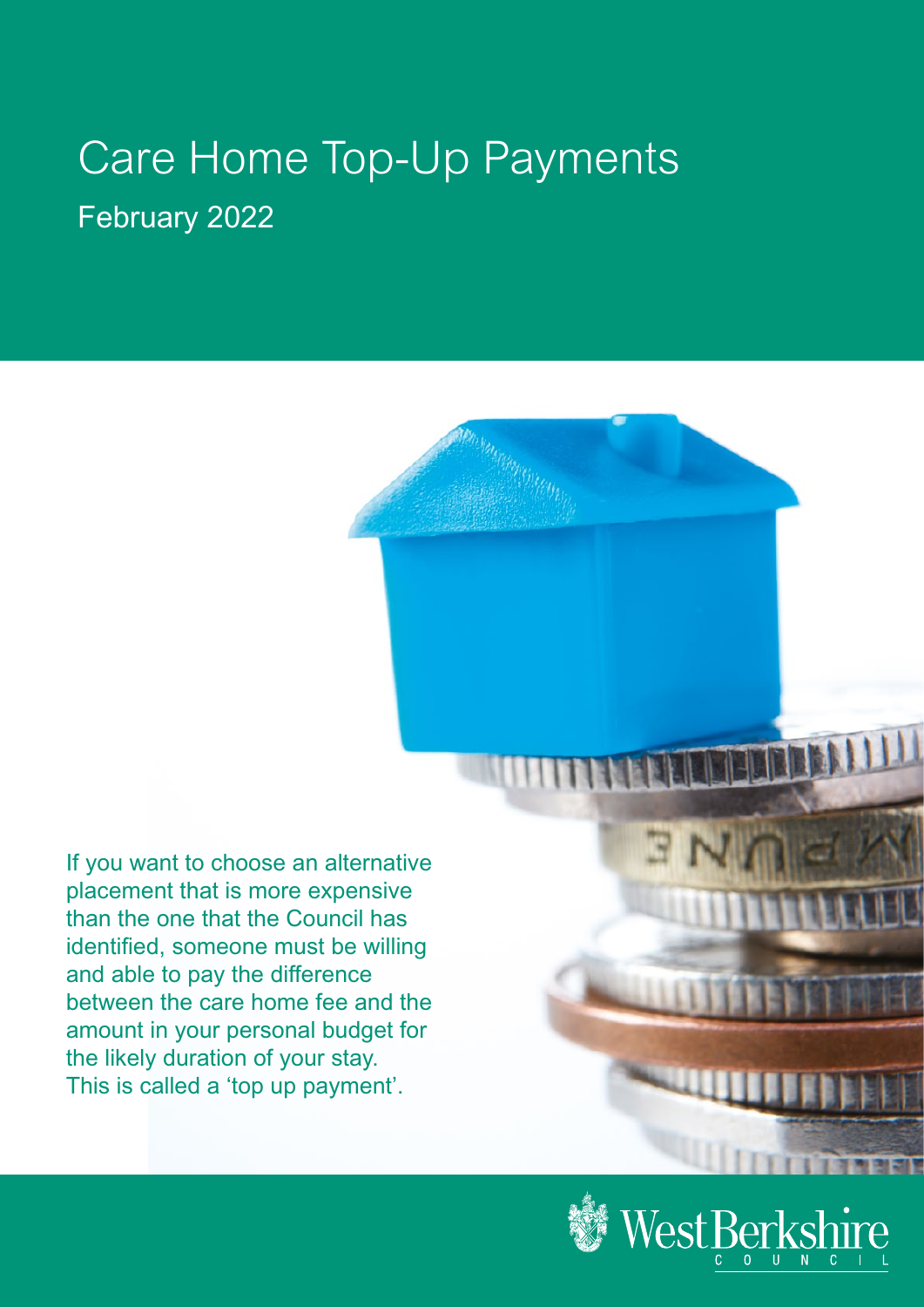#### **Arranging care home placement to meet your assessed social care needs**

This leaflet applies if West Berkshire Council has identified that the most appropriate way of meeting your assessed care and support needs would be in a care home. When developing your support plan we will calculate a rate (called your agreed personal budget) with which we can provide accommodation to meet your needs.

It is West Berkshire's policy that we will look at placements both in and outside of the geographical area.

If your identified needs are to be met through a residential / nursing placement then you can choose where you want to live as long as

- It is suitable to meet your needs AND
- Available at the rate we agreed your personal budget

The amount identified in your personal budget must be sufficient to meet your needs and the Council must ensure that at least one option is available that is affordable and should try to ensure that there is more than one option available.

#### **What happens if I want to choose an alternative more expensive placement?**

If you want to choose an alternative placement that is more expensive than the one that the Council has identified, your family, a friend, or in some circumstances you, must be willing and able to pay the difference between the care home fee and the amount in your personal budget for the likely duration of your stay. This is called a **'top up payment'.** 

#### **I am considering paying a top up fee, what does this mean for me?**

If you are the person moving into a care home the Council will carry out a financial assessment based on your income and capital to calculate a contribution towards the cost of your Council funded care. *[\(Refer to West Berkshire Council's Guidance Notes: Charging for residential and](www.westberks.gov.uk/media/36835/Guidance-Notes-Charging-for-Residential-Care/pdf/Guidance_notes_Residential_home_charging_valid_until_Mar_2022_Ben_version.pdf?m=637601515591730000)  [nursing care homes.\)](www.westberks.gov.uk/media/36835/Guidance-Notes-Charging-for-Residential-Care/pdf/Guidance_notes_Residential_home_charging_valid_until_Mar_2022_Ben_version.pdf?m=637601515591730000)*

Therefore you will not be able to use your own income or capital to pay a top-up unless any of the following conditions apply:

You can only pay your own top-up (first party) payment if

- l You are receiving accommodation provided under Section 117 for mental health aftercare Or,
- You own a property that can be taken into account in your financial assessment and you have sufficient funds to cover the top-up payment during your trial period in a care home and the first 12 weeks of your permanent stay in a care home,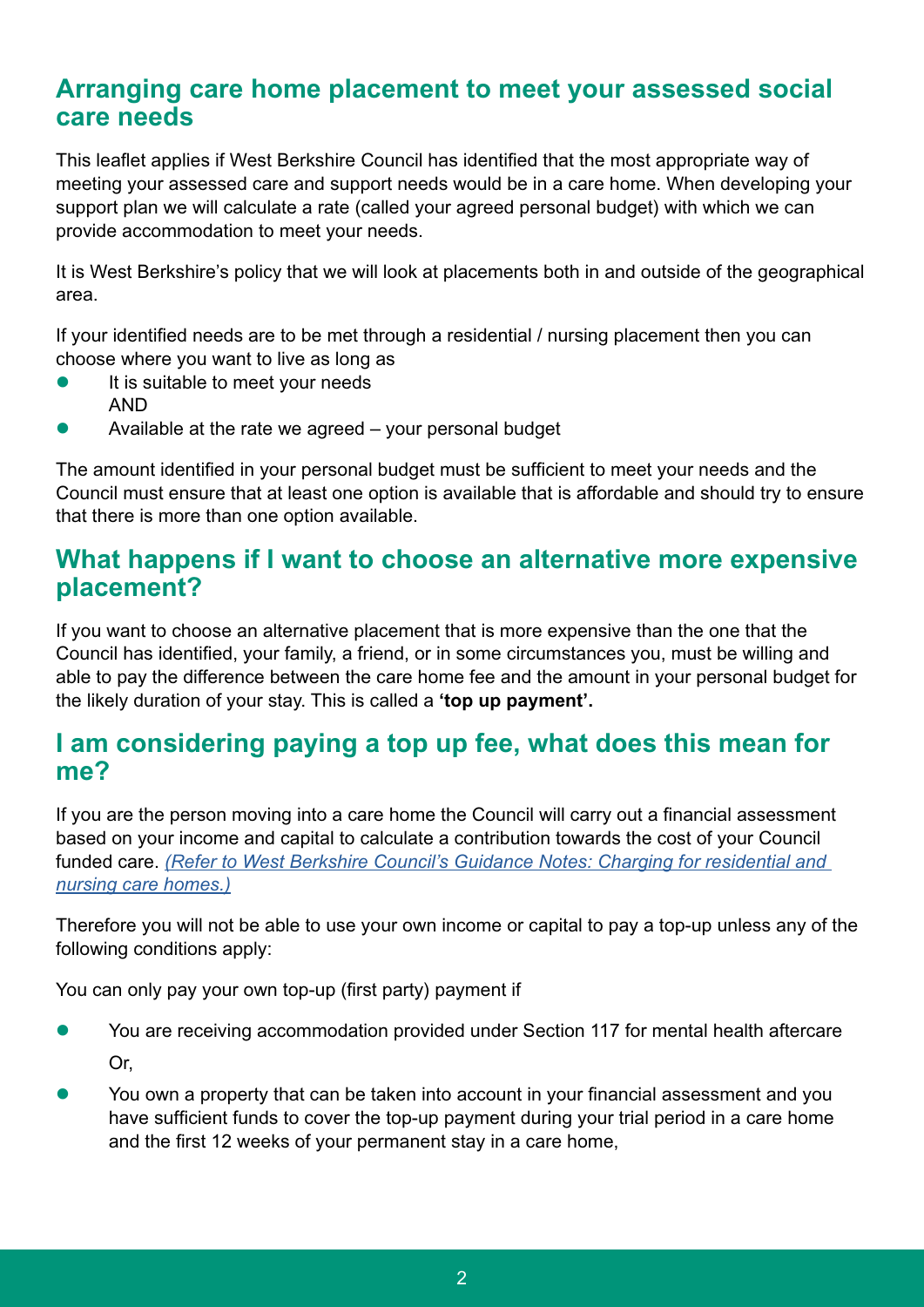Or

l You own a property that can be taken into account in your financial assessment and you will be entering into a Deferred Payment Agreement with the Council. (*[West Berkshire Council's](https://www.westberks.gov.uk/media/36837/Guidance-Notes-Deferred-Payment/pdf/ASC_Guidance_deferred_payments_valid_until_30_Jun_2022.pdf?m=637787950539500000)  [Guidance Notes: Deferred Payment Agreement refer.\)](https://www.westberks.gov.uk/media/36837/Guidance-Notes-Deferred-Payment/pdf/ASC_Guidance_deferred_payments_valid_until_30_Jun_2022.pdf?m=637787950539500000)*

Alternatively the top-up can be paid by someone else (third party) from their own income or savings.

Whoever is paying the top-up must be **willing and able** to meet the cost for the likely duration of the stay in the care home, being aware that this may be for some time.

The person paying the top-up payment will have to satisfy the Council that they can afford the weekly top up amount. They will need to complete a form providing details and evidence of how they intend to meet the costs of the top-up. If the person paying the top-up payment cannot satisfy the Council that they will be able to afford the top up for the likely duration of the placement, the Council will not agree to arrange care and support in the preferred accommodation.

If you have requested funding from the Council for your care home placement you should not enter into any private agreement about additional payments for care.

The contract for the placement will be held by the Council and all fee negotiations must be between the Council and the care home.

### **What will be in the top up agreement?**

The agreement will include the following:

- $\bullet$  The amount of the top up payment
- The amount of the person's personal budget
- How often payments must be paid
- To whom the payments must be paid
- l How an arrangement is to be reviewed
- The consequences should you be unable to continue to make a payment. This could include moving the person receiving care.
- The effect of any increases in charges made by the care home
- The effect of any changes in the financial circumstances of the person paying the top-up.